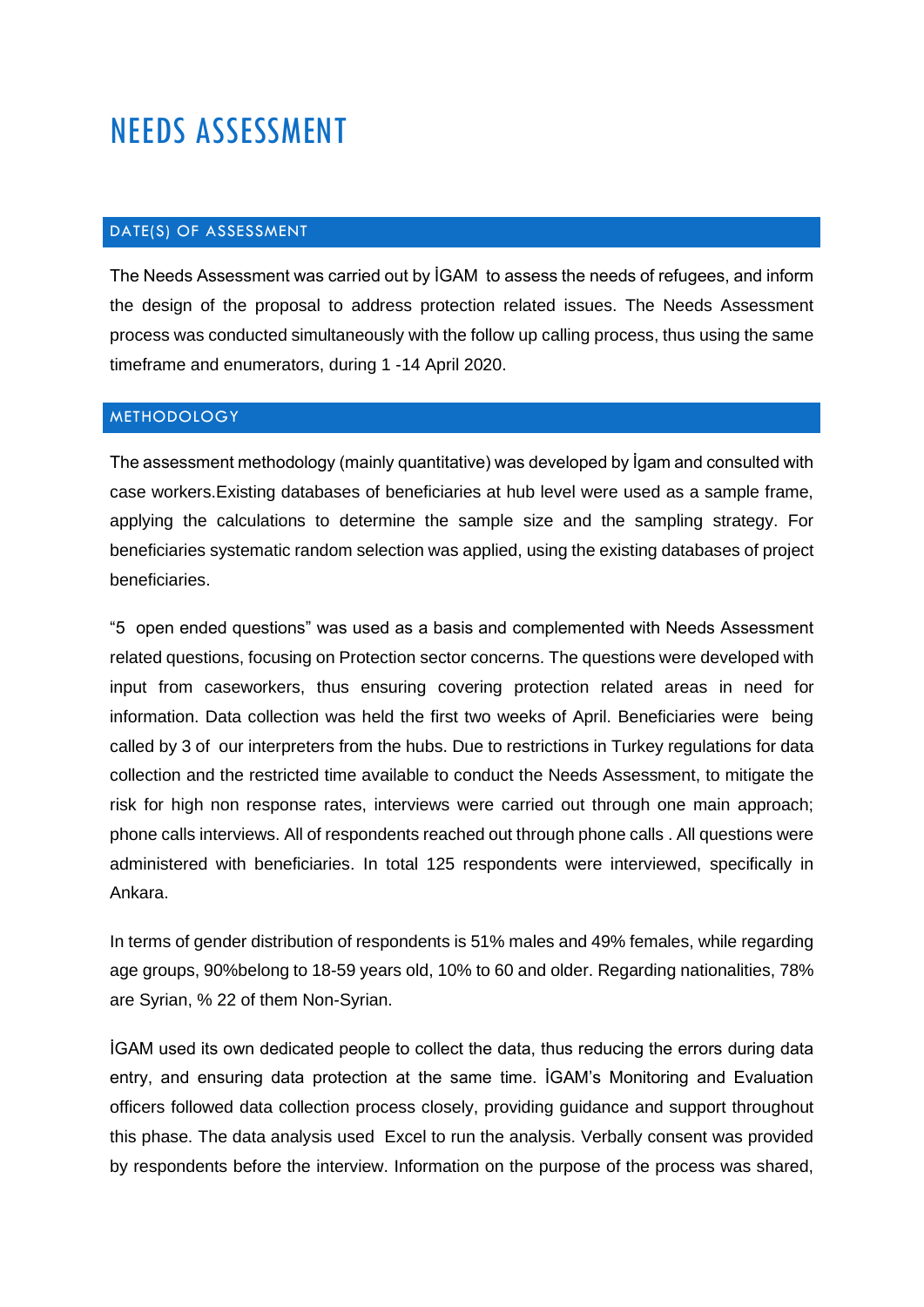while ensuring confidentiality of the information provided by the respondents during on to one interview.

## SUMMARY AND STATISTICS:

A total number of 175 people were contacted for the Needs Analysis interview conducted by IGAM between 1-14 April 2020. The interviews were conducted in Arabic by three translators. In this context, 125 people have randomly reached out.

Sixty-four of the people contacted are male, and sixty one are female.



A total of 28 disabled family members were interviewed. Fifteen of these disabled individuals are male, and 13 are female.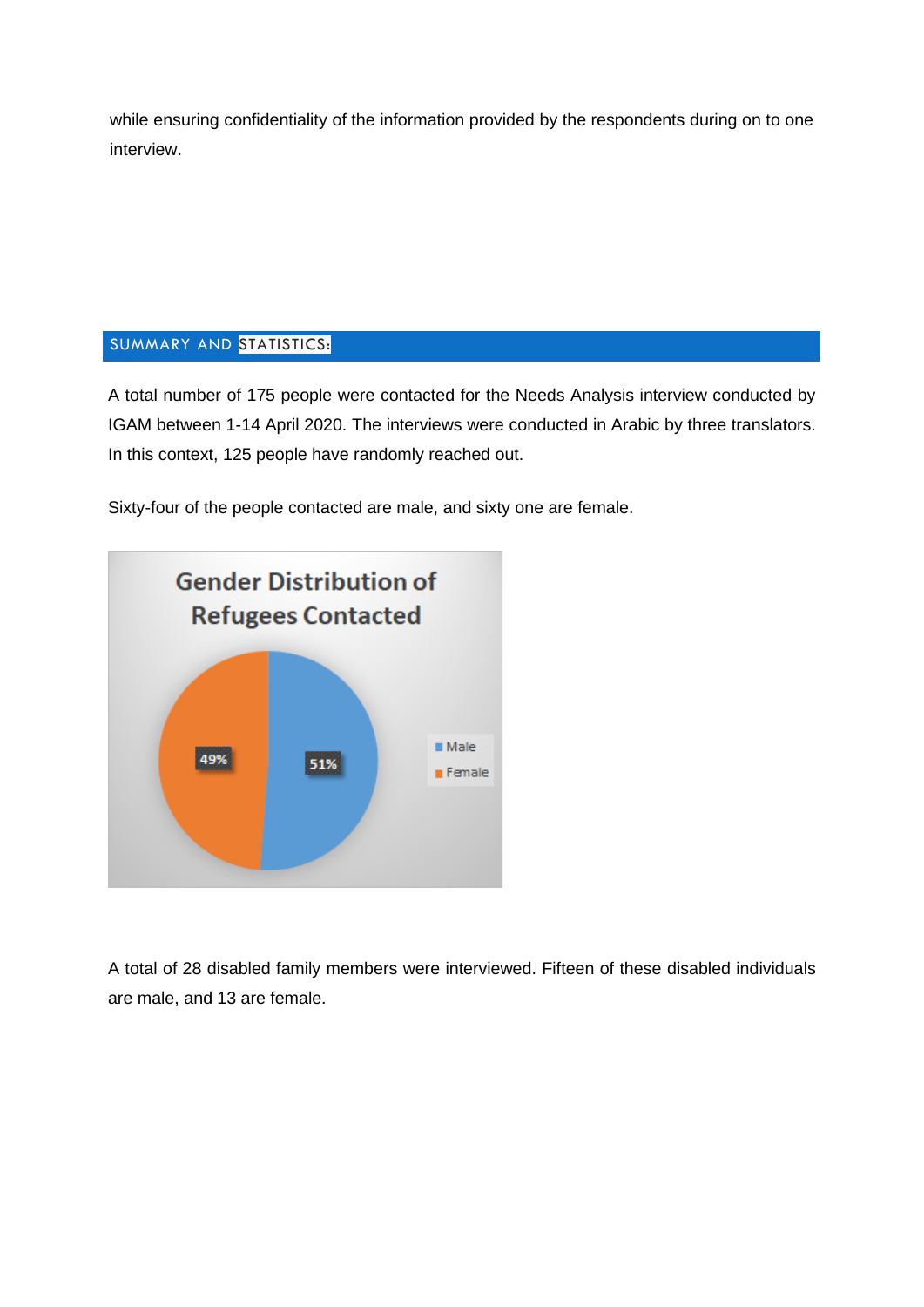

Twenty-seven people were able to categorize themselves to the following nationalities: Afghanistan, Somalia, Iraq, Yemen, and Jordan. In addition, a total of 98 Syrian beneficiaries, 50 of whom were women, and 48 were men, have also been interviewed.

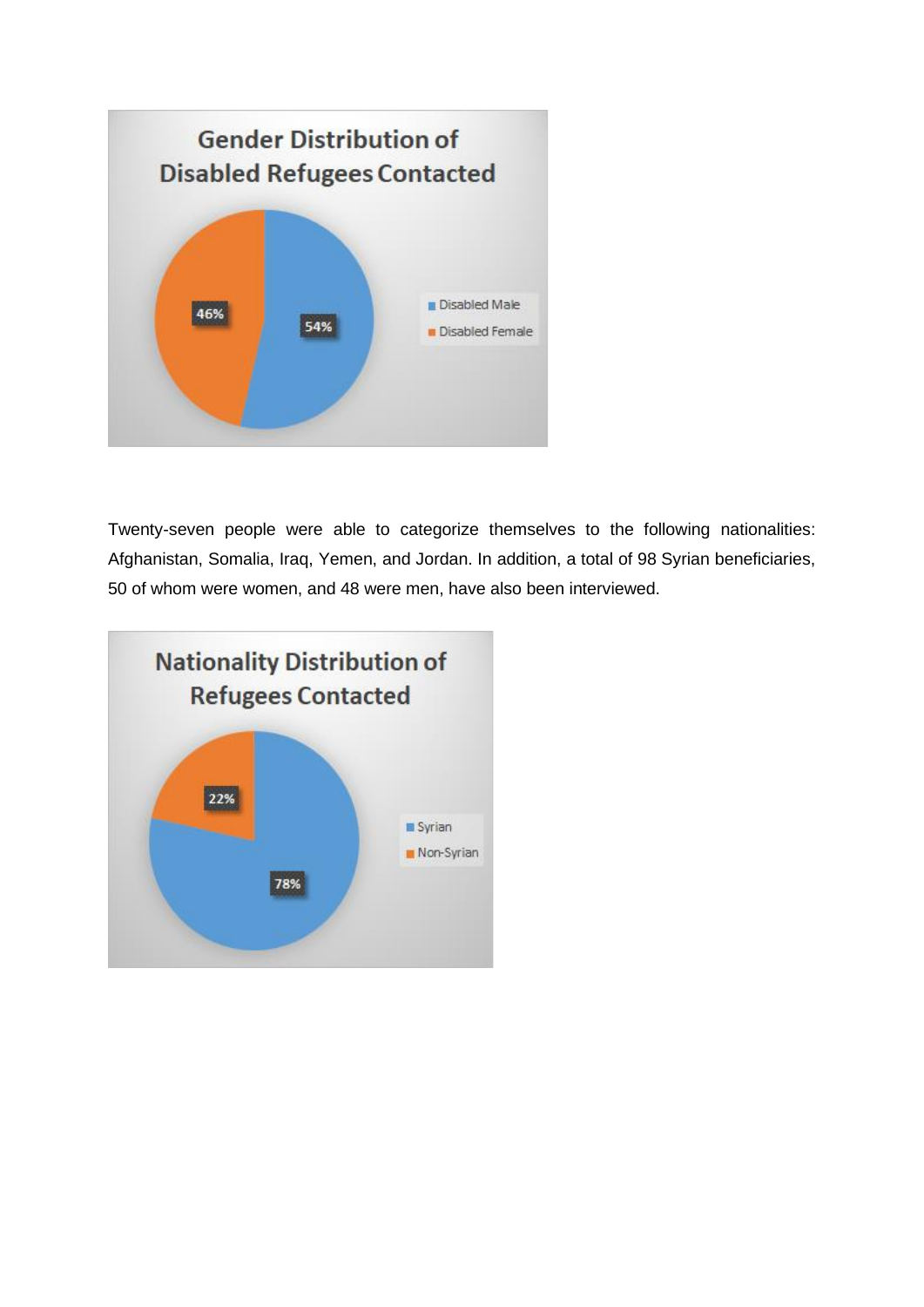

The age distribution of the interviewees covers the age range of 18-59 and over 60. Interviews have been conducted with 10 people being over 65 years old in their household. Twelve people over the age of 60 were interviewed, with a total of 113 people being aged 18-59. Six of the individuals above 60 are women, and 6 of them are men.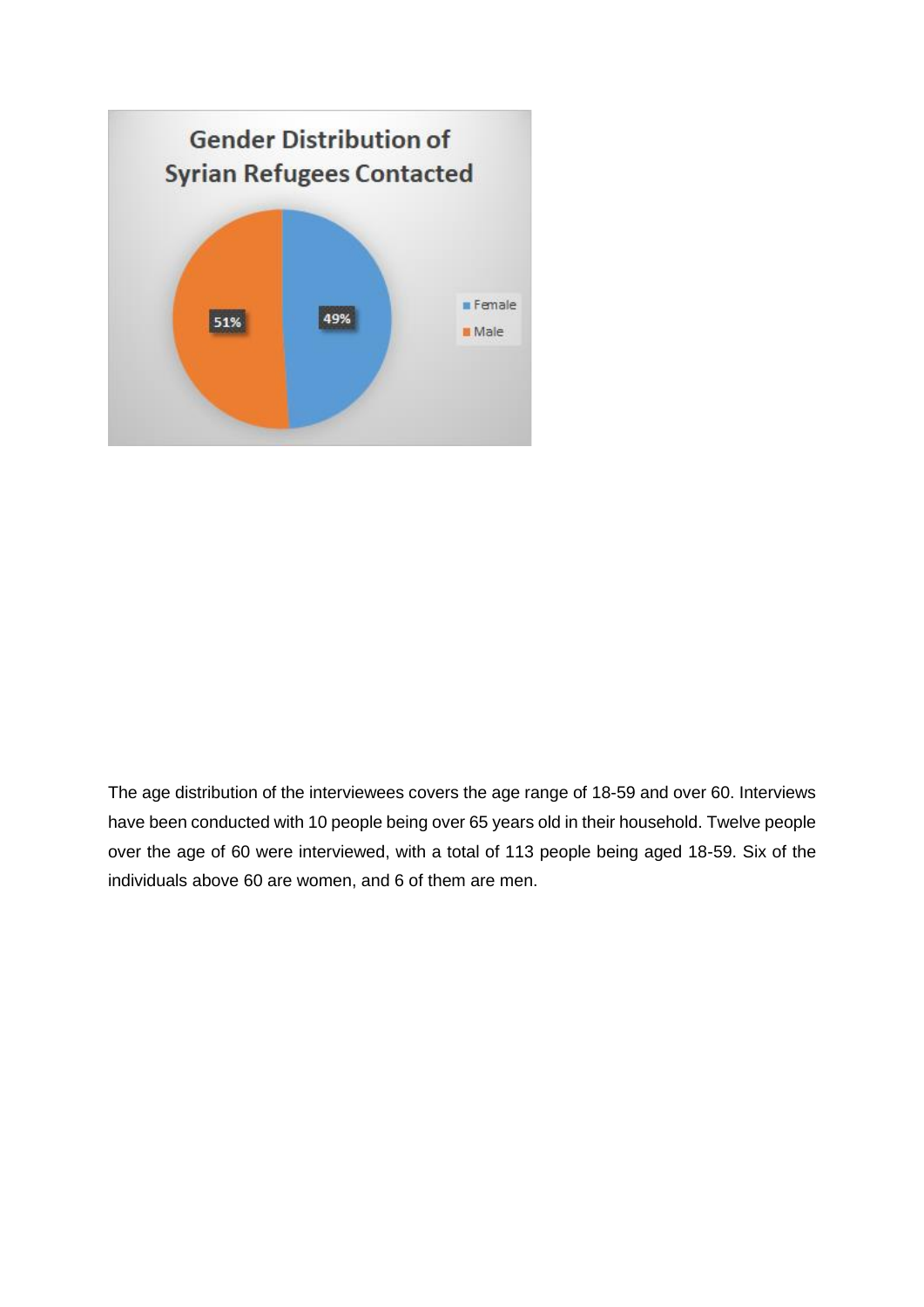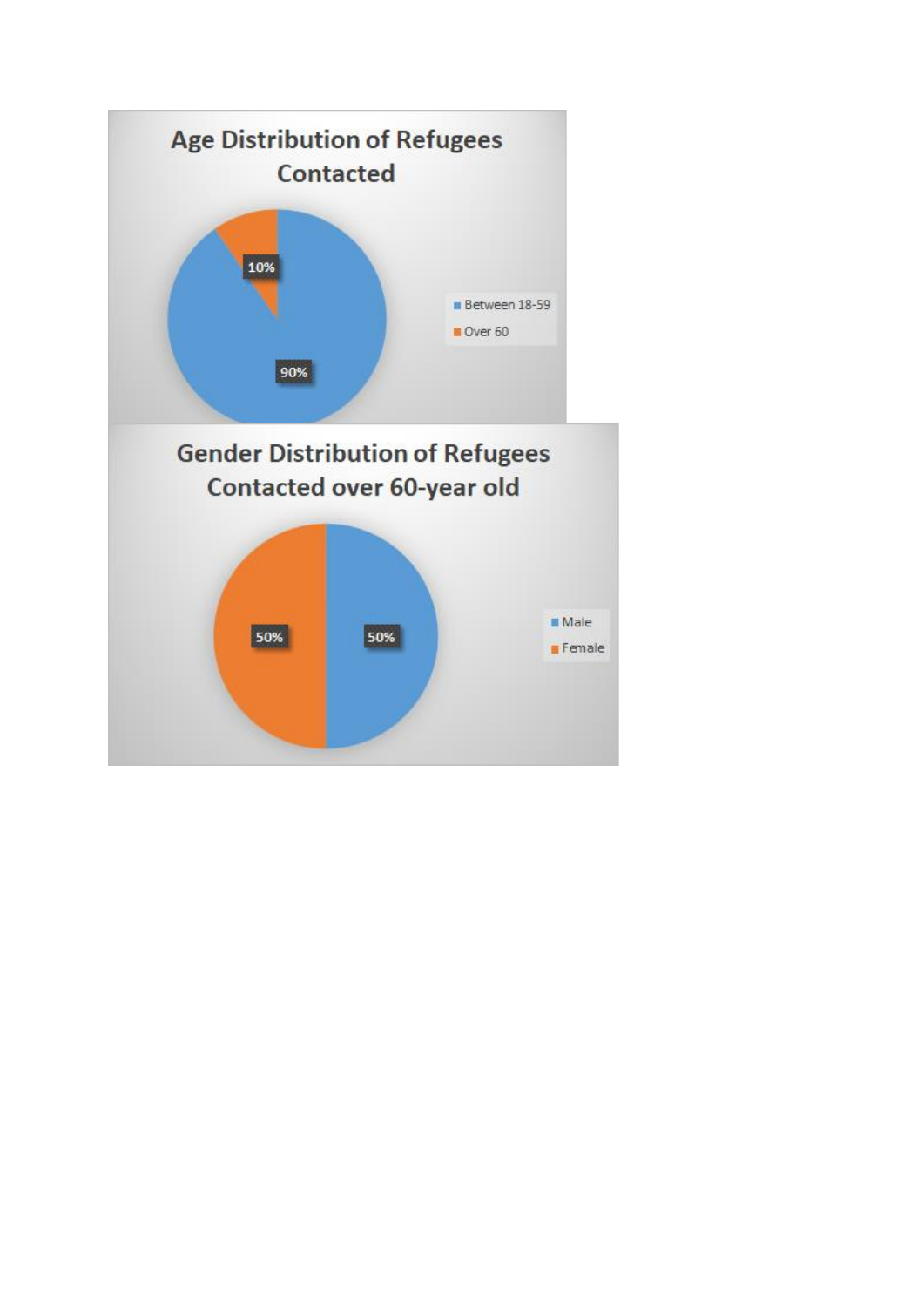## PROBLEMS:

Five open-ended questions were asked to the interviewees. The main aim of the questions is to receive insight into the number and age of family members; their current needs; their emotional status and the way they deal with them; considering the general protective measures, their expectations of our organization, likewise, expectations of our actions taken during the epidemic. As a matter of fact, the questions generated wide-ranged data about the individuals currently working in the interviewees' households.

| <b>4 FUNDAMENTAL PROBLEMS</b> |
|-------------------------------|
| Unable to reach basic needs   |
| <b>Unemployment</b>           |
| <b>Lack of information</b>    |
| Lack of psychological support |

Moreover, there are 24 households with a maximum of three members; 45, which is five; Interviews were conducted with 56 people who were six or more.

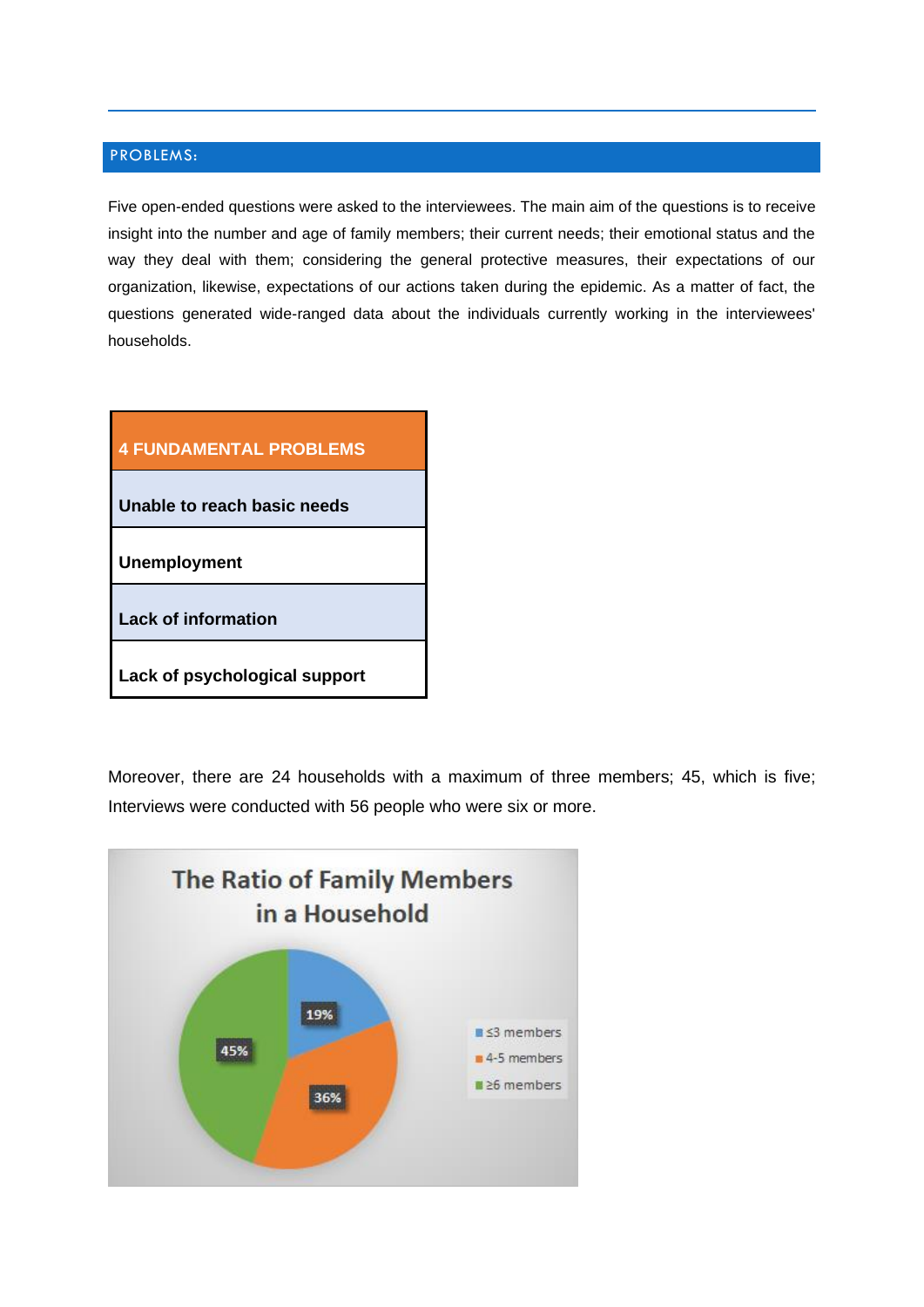#### EMPLOYMENT:

57 of the interviewees themselves or their family members have recently lost their jobs due to the COVID-19 pandemic.



Only 8 of the interviewees continue to work; 117 of them are unemployed.



Some interviewers are actively looking for jobs but are unable to find any.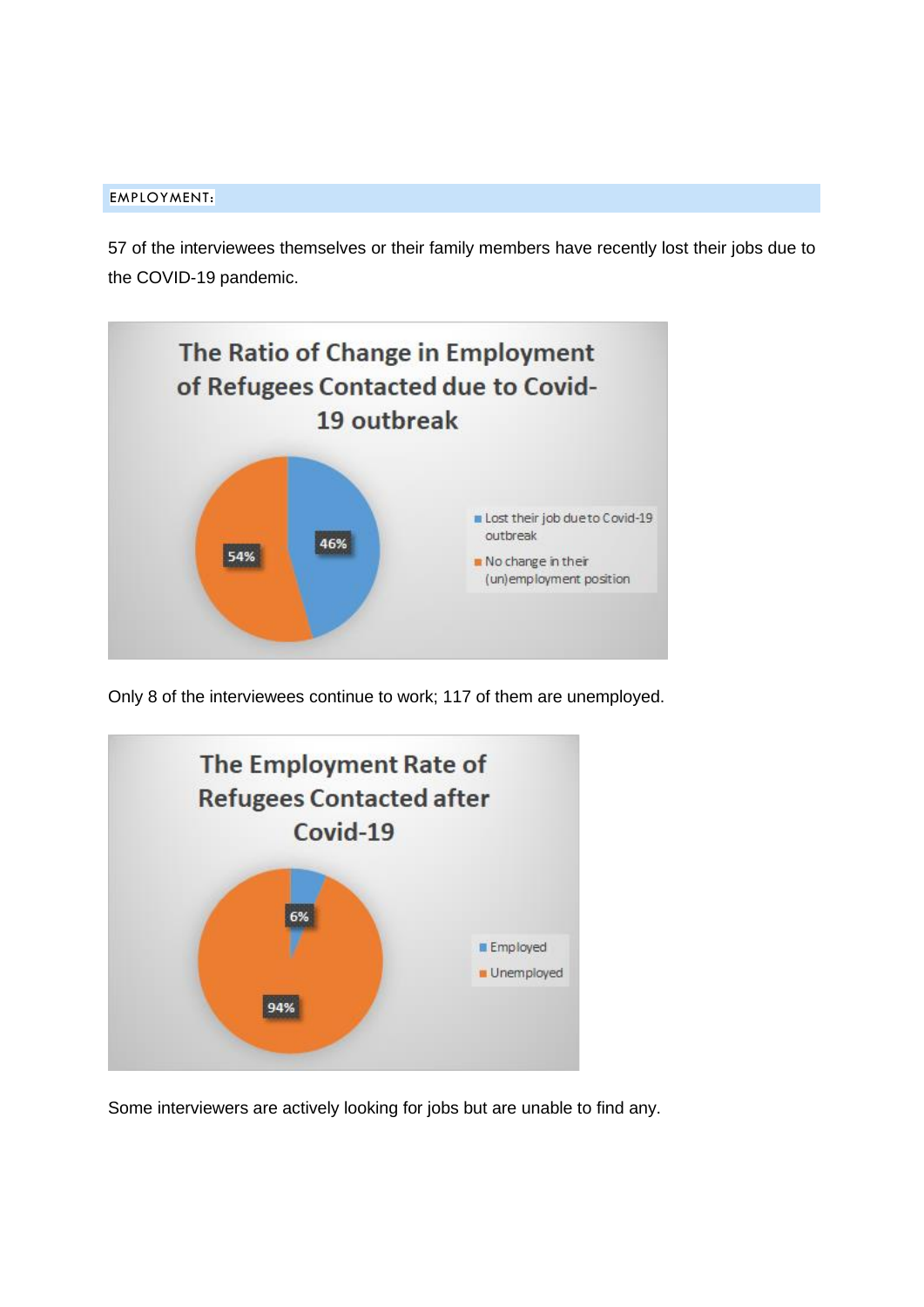#### BASIC NEEDS:

A total of 116 interviewees stated that benefits such as house rent, necessary invoices, hygiene materials, and medicine constitute the most urgent needs.



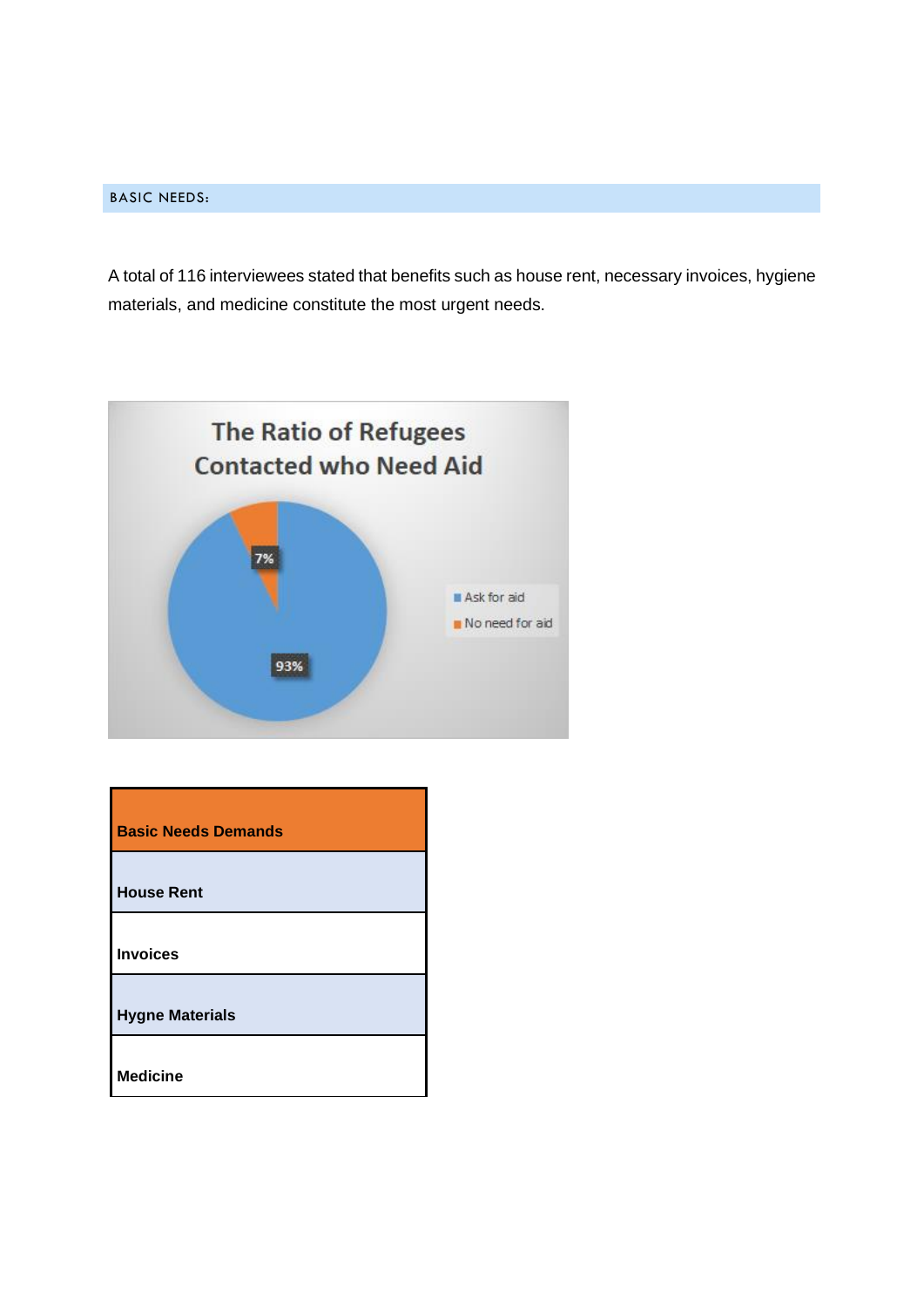#### PSYCHOSOCİAL SITUATION:

Ninety-five of the interviewees find themselves in negative psychological situations, expressing emotions of pessimism, boredom, stress, insomnia, and future based anxiety. Additionally, it has been reported that financial issues utter anxiety with reference to welfare and educational activities among children. To go on, 22 interviewers stated that they felt as usual 8 of them have no comment on this issue.

| <b>PSYCHOLOGICAL SITUATIONS</b> |
|---------------------------------|
| <b>Boredom</b>                  |
| <b>Stress</b>                   |
| <b>Anxiety</b>                  |
| <b>Pessimism</b>                |
| <b>Insomnia</b>                 |